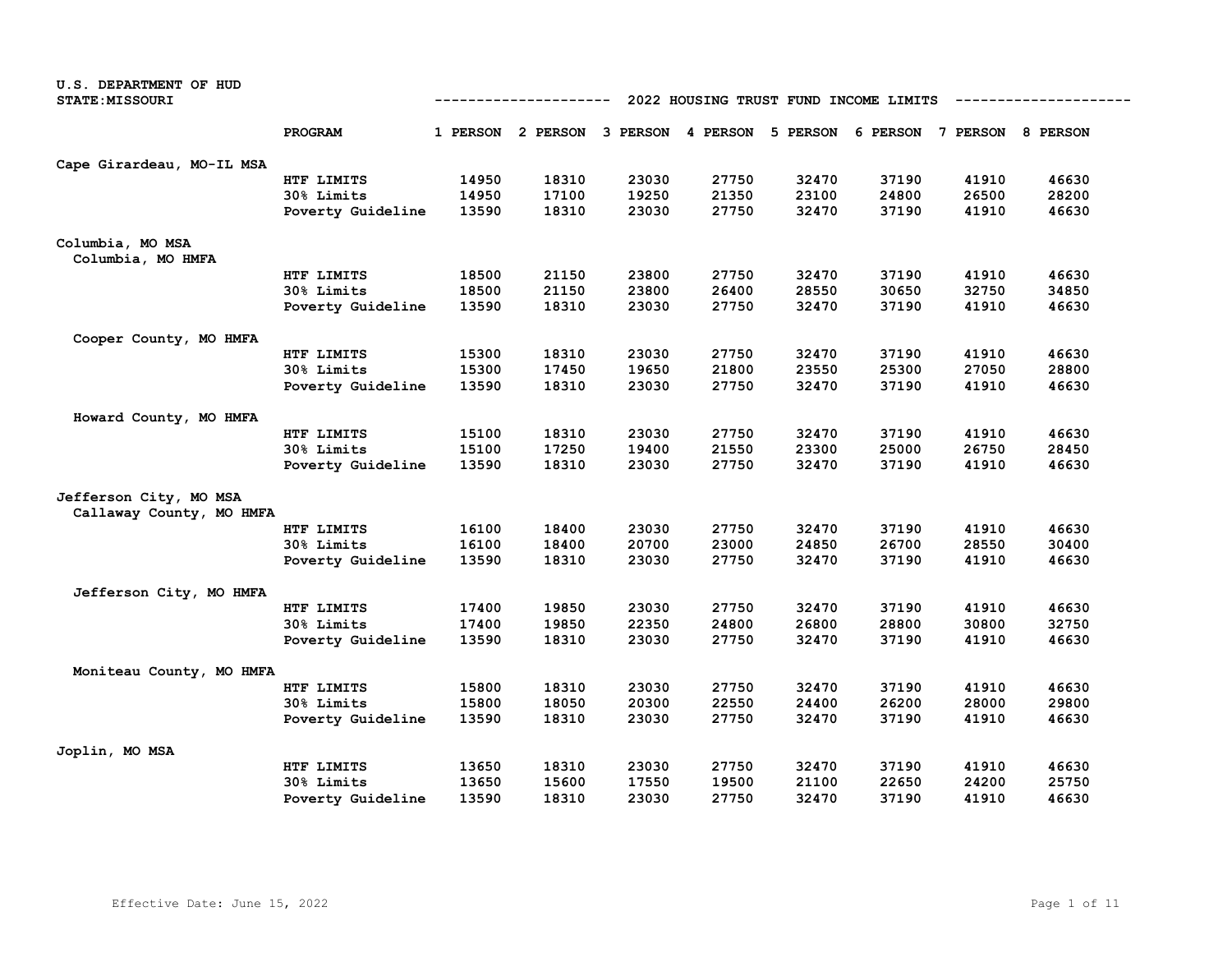| U.S. DEPARTMENT OF HUD<br><b>STATE: MISSOURI</b> | 2022 HOUSING TRUST FUND INCOME LIMITS<br>---------- |       |       |       |                                     |                 |       |                            |       |
|--------------------------------------------------|-----------------------------------------------------|-------|-------|-------|-------------------------------------|-----------------|-------|----------------------------|-------|
|                                                  | PROGRAM                                             |       |       |       | 1 PERSON 2 PERSON 3 PERSON 4 PERSON | <b>5 PERSON</b> |       | 6 PERSON 7 PERSON 8 PERSON |       |
| Kansas City, MO-KS MSA<br>Bates County, MO HMFA  |                                                     |       |       |       |                                     |                 |       |                            |       |
|                                                  | HTF LIMITS                                          | 14750 | 18310 | 23030 | 27750                               | 32470           | 37190 | 41910                      | 46630 |
|                                                  | 30% Limits                                          | 14750 | 16850 | 18950 | 21050                               | 22750           | 24450 | 26150                      | 27800 |
|                                                  | Poverty Guideline                                   | 13590 | 18310 | 23030 | 27750                               | 32470           | 37190 | 41910                      | 46630 |
| Kansas City, MO-KS HMFA                          |                                                     |       |       |       |                                     |                 |       |                            |       |
|                                                  | HTF LIMITS                                          | 20350 | 23250 | 26150 | 29050                               | 32470           | 37190 | 41910                      | 46630 |
|                                                  | 30% Limits                                          | 20350 | 23250 | 26150 | 29050                               | 31400           | 33700 | 36050                      | 38350 |
|                                                  | Poverty Guideline                                   | 13590 | 18310 | 23030 | 27750                               | 32470           | 37190 | 41910                      | 46630 |
| Springfield, MO MSA<br>Dallas County, MO HMFA    |                                                     |       |       |       |                                     |                 |       |                            |       |
|                                                  | HTF LIMITS                                          | 13590 | 18310 | 23030 | 27750                               | 32470           | 37190 | 41910                      | 46630 |
|                                                  | 30% Limits                                          | 13200 | 15100 | 17000 | 18850                               | 20400           | 21900 | 23400                      | 24900 |
|                                                  | Poverty Guideline                                   | 13590 | 18310 | 23030 | 27750                               | 32470           | 37190 | 41910                      | 46630 |
| Polk County, MO HMFA                             |                                                     |       |       |       |                                     |                 |       |                            |       |
|                                                  | HTF LIMITS                                          | 13590 | 18310 | 23030 | 27750                               | 32470           | 37190 | 41910                      | 46630 |
|                                                  | 30% Limits                                          | 13200 | 15100 | 17000 | 18850                               | 20400           | 21900 | 23400                      | 24900 |
|                                                  | Poverty Guideline                                   | 13590 | 18310 | 23030 | 27750                               | 32470           | 37190 | 41910                      | 46630 |
| Springfield, MO HMFA                             |                                                     |       |       |       |                                     |                 |       |                            |       |
|                                                  | HTF LIMITS                                          | 14950 | 18310 | 23030 | 27750                               | 32470           | 37190 | 41910                      | 46630 |
|                                                  | 30% Limits                                          | 14950 | 17100 | 19250 | 21350                               | 23100           | 24800 | 26500                      | 28200 |
|                                                  | Poverty Guideline                                   | 13590 | 18310 | 23030 | 27750                               | 32470           | 37190 | 41910                      | 46630 |
| St. Joseph, MO-KS MSA                            |                                                     |       |       |       |                                     |                 |       |                            |       |
|                                                  | HTF LIMITS                                          | 15350 | 18310 | 23030 | 27750                               | 32470           | 37190 | 41910                      | 46630 |
|                                                  | 30% Limits                                          | 15350 | 17550 | 19750 | 21900                               | 23700           | 25450 | 27200                      | 28950 |
|                                                  | Poverty Guideline                                   | 13590 | 18310 | 23030 | 27750                               | 32470           | 37190 | 41910                      | 46630 |
| St. Louis, MO-IL MSA<br>St. Louis, MO-IL HMFA    |                                                     |       |       |       |                                     |                 |       |                            |       |
|                                                  | HTF LIMITS                                          | 19950 | 22800 | 25650 | 28450                               | 32470           | 37190 | 41910                      | 46630 |
|                                                  | 30% Limits                                          | 19950 | 22800 | 25650 | 28450                               | 30750           | 33050 | 35300                      | 37600 |
|                                                  | Poverty Guideline                                   | 13590 | 18310 | 23030 | 27750                               | 32470           | 37190 | 41910                      | 46630 |
| Adair County, MO                                 |                                                     |       |       |       |                                     |                 |       |                            |       |
|                                                  | HTF LIMITS                                          | 14750 | 18310 | 23030 | 27750                               | 32470           | 37190 | 41910                      | 46630 |
|                                                  | 30% Limits                                          | 14750 | 16850 | 18950 | 21050                               | 22750           | 24450 | 26150                      | 27800 |
|                                                  | Poverty Guideline                                   | 13590 | 18310 | 23030 | 27750                               | 32470           | 37190 | 41910                      | 46630 |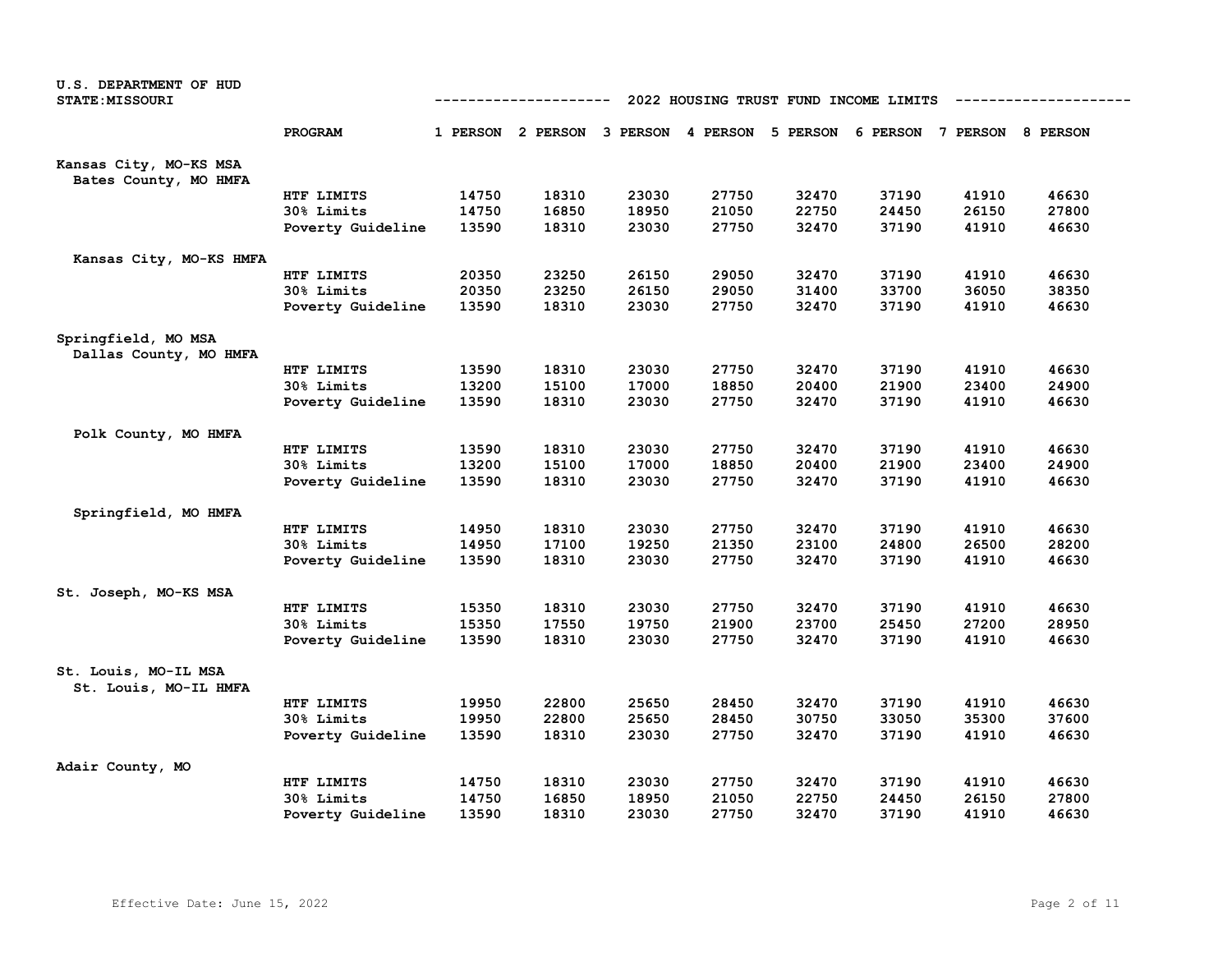| U.S. DEPARTMENT OF HUD<br><b>STATE: MISSOURI</b> | 2022 HOUSING TRUST FUND INCOME LIMITS<br>----------- |       |                                                                         |       |       |       |       |       |       |
|--------------------------------------------------|------------------------------------------------------|-------|-------------------------------------------------------------------------|-------|-------|-------|-------|-------|-------|
|                                                  | PROGRAM                                              |       | 1 PERSON 2 PERSON 3 PERSON 4 PERSON 5 PERSON 6 PERSON 7 PERSON 8 PERSON |       |       |       |       |       |       |
| Atchison County, MO                              |                                                      |       |                                                                         |       |       |       |       |       |       |
|                                                  | HTF LIMITS                                           | 15050 | 18310                                                                   | 23030 | 27750 | 32470 | 37190 | 41910 | 46630 |
|                                                  | 30% Limits                                           | 15050 | 17200                                                                   | 19350 | 21500 | 23250 | 24950 | 26700 | 28400 |
|                                                  | Poverty Guideline                                    | 13590 | 18310                                                                   | 23030 | 27750 | 32470 | 37190 | 41910 | 46630 |
| Audrain County, MO                               |                                                      |       |                                                                         |       |       |       |       |       |       |
|                                                  | HTF LIMITS                                           | 13590 | 18310                                                                   | 23030 | 27750 | 32470 | 37190 | 41910 | 46630 |
|                                                  | 30% Limits                                           | 13350 | 15250                                                                   | 17150 | 19050 | 20600 | 22100 | 23650 | 25150 |
|                                                  | Poverty Guideline                                    | 13590 | 18310                                                                   | 23030 | 27750 | 32470 | 37190 | 41910 | 46630 |
| Barry County, MO                                 |                                                      |       |                                                                         |       |       |       |       |       |       |
|                                                  | HTF LIMITS                                           | 13590 | 18310                                                                   | 23030 | 27750 | 32470 | 37190 | 41910 | 46630 |
|                                                  | 30% Limits                                           | 13200 | 15100                                                                   | 17000 | 18850 | 20400 | 21900 | 23400 | 24900 |
|                                                  | Poverty Guideline                                    | 13590 | 18310                                                                   | 23030 | 27750 | 32470 | 37190 | 41910 | 46630 |
| Barton County, MO                                |                                                      |       |                                                                         |       |       |       |       |       |       |
|                                                  | HTF LIMITS                                           | 13590 | 18310                                                                   | 23030 | 27750 | 32470 | 37190 | 41910 | 46630 |
|                                                  | 30% Limits                                           | 13200 | 15100                                                                   | 17000 | 18850 | 20400 | 21900 | 23400 | 24900 |
|                                                  | Poverty Guideline                                    | 13590 | 18310                                                                   | 23030 | 27750 | 32470 | 37190 | 41910 | 46630 |
| Benton County, MO                                |                                                      |       |                                                                         |       |       |       |       |       |       |
|                                                  | HTF LIMITS                                           | 13590 | 18310                                                                   | 23030 | 27750 | 32470 | 37190 | 41910 | 46630 |
|                                                  | 30% Limits                                           | 13200 | 15100                                                                   | 17000 | 18850 | 20400 | 21900 | 23400 | 24900 |
|                                                  | Poverty Guideline                                    | 13590 | 18310                                                                   | 23030 | 27750 | 32470 | 37190 | 41910 | 46630 |
| Butler County, MO                                |                                                      |       |                                                                         |       |       |       |       |       |       |
|                                                  | HTF LIMITS                                           | 13590 | 18310                                                                   | 23030 | 27750 | 32470 | 37190 | 41910 | 46630 |
|                                                  | 30% Limits                                           | 13200 | 15100                                                                   | 17000 | 18850 | 20400 | 21900 | 23400 | 24900 |
|                                                  | Poverty Guideline                                    | 13590 | 18310                                                                   | 23030 | 27750 | 32470 | 37190 | 41910 | 46630 |
| Camden County, MO                                |                                                      |       |                                                                         |       |       |       |       |       |       |
|                                                  | HTF LIMITS                                           | 15550 | 18310                                                                   | 23030 | 27750 | 32470 | 37190 | 41910 | 46630 |
|                                                  | 30% Limits                                           | 15550 | 17750                                                                   | 19950 | 22150 | 23950 | 25700 | 27500 | 29250 |
|                                                  | Poverty Guideline                                    | 13590 | 18310                                                                   | 23030 | 27750 | 32470 | 37190 | 41910 | 46630 |
| Carroll County, MO                               |                                                      |       |                                                                         |       |       |       |       |       |       |
|                                                  | HTF LIMITS                                           | 13950 | 18310                                                                   | 23030 | 27750 | 32470 | 37190 | 41910 | 46630 |
|                                                  | 30% Limits                                           | 13950 | 15950                                                                   | 17950 | 19900 | 21500 | 23100 | 24700 | 26300 |
|                                                  | Poverty Guideline                                    | 13590 | 18310                                                                   | 23030 | 27750 | 32470 | 37190 | 41910 | 46630 |
| Carter County, MO                                |                                                      |       |                                                                         |       |       |       |       |       |       |
|                                                  | HTF LIMITS                                           | 13590 | 18310                                                                   | 23030 | 27750 | 32470 | 37190 | 41910 | 46630 |
|                                                  | 30% Limits                                           | 13350 | 15250                                                                   | 17150 | 19050 | 20600 | 22100 | 23650 | 25150 |
|                                                  | Poverty Guideline                                    | 13590 | 18310                                                                   | 23030 | 27750 | 32470 | 37190 | 41910 | 46630 |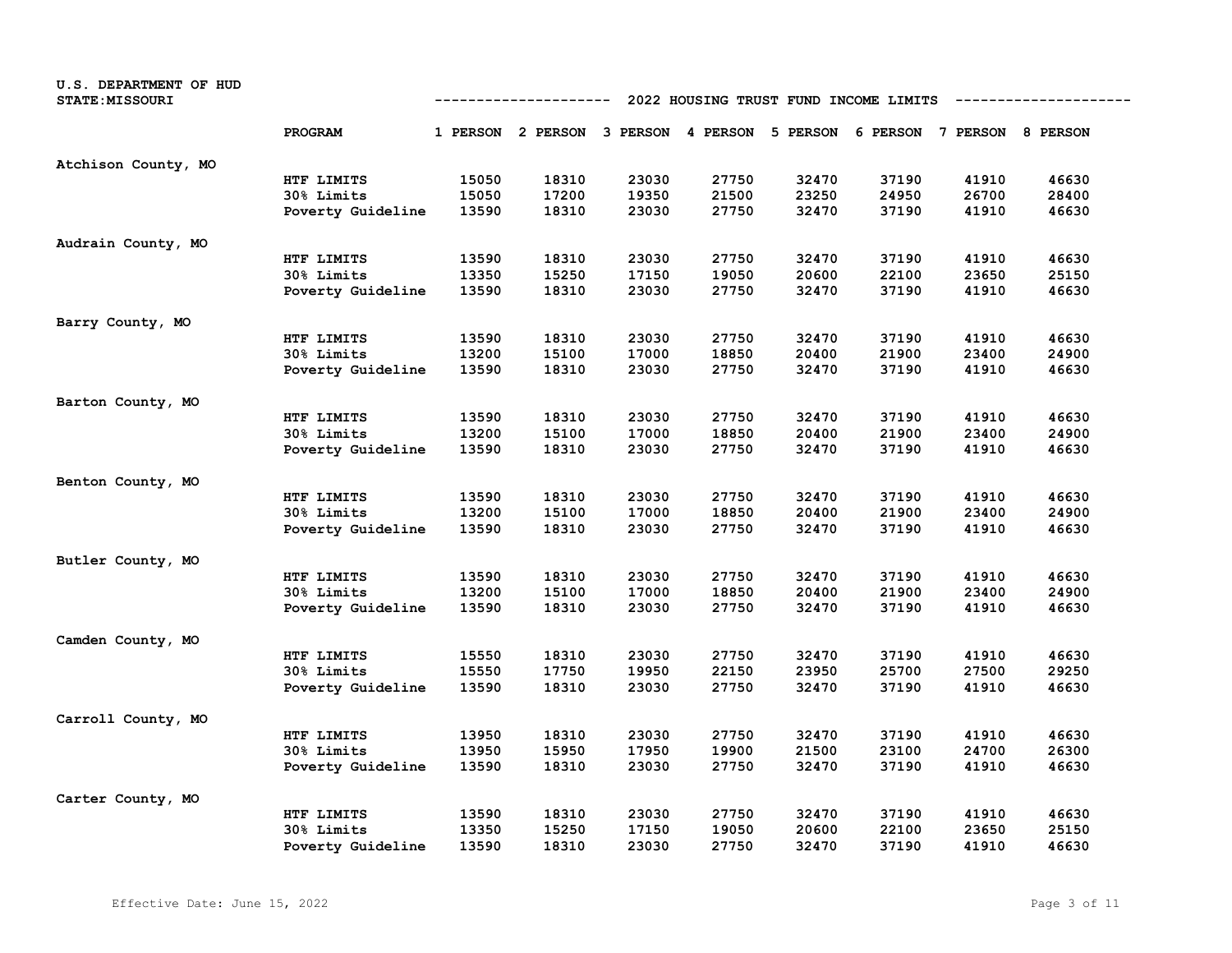| U.S. DEPARTMENT OF HUD<br><b>STATE: MISSOURI</b> | 2022 HOUSING TRUST FUND INCOME LIMITS<br>----------- |       |                                                                         |       |       |       |       |       |       |
|--------------------------------------------------|------------------------------------------------------|-------|-------------------------------------------------------------------------|-------|-------|-------|-------|-------|-------|
|                                                  | PROGRAM                                              |       | 1 PERSON 2 PERSON 3 PERSON 4 PERSON 5 PERSON 6 PERSON 7 PERSON 8 PERSON |       |       |       |       |       |       |
| Cedar County, MO                                 |                                                      |       |                                                                         |       |       |       |       |       |       |
|                                                  | HTF LIMITS                                           | 13590 | 18310                                                                   | 23030 | 27750 | 32470 | 37190 | 41910 | 46630 |
|                                                  | 30% Limits                                           | 13200 | 15100                                                                   | 17000 | 18850 | 20400 | 21900 | 23400 | 24900 |
|                                                  | Poverty Guideline                                    | 13590 | 18310                                                                   | 23030 | 27750 | 32470 | 37190 | 41910 | 46630 |
| Chariton County, MO                              |                                                      |       |                                                                         |       |       |       |       |       |       |
|                                                  | HTF LIMITS                                           | 13850 | 18310                                                                   | 23030 | 27750 | 32470 | 37190 | 41910 | 46630 |
|                                                  | 30% Limits                                           | 13850 | 15800                                                                   | 17800 | 19750 | 21350 | 22950 | 24500 | 26100 |
|                                                  | Poverty Guideline                                    | 13590 | 18310                                                                   | 23030 | 27750 | 32470 | 37190 | 41910 | 46630 |
| Clark County, MO                                 |                                                      |       |                                                                         |       |       |       |       |       |       |
|                                                  | HTF LIMITS                                           | 14300 | 18310                                                                   | 23030 | 27750 | 32470 | 37190 | 41910 | 46630 |
|                                                  | 30% Limits                                           | 14300 | 16350                                                                   | 18400 | 20400 | 22050 | 23700 | 25300 | 26950 |
|                                                  | Poverty Guideline                                    | 13590 | 18310                                                                   | 23030 | 27750 | 32470 | 37190 | 41910 | 46630 |
| Crawford County, MO                              |                                                      |       |                                                                         |       |       |       |       |       |       |
|                                                  | HTF LIMITS                                           | 13590 | 18310                                                                   | 23030 | 27750 | 32470 | 37190 | 41910 | 46630 |
|                                                  | 30% Limits                                           | 13200 | 15100                                                                   | 17000 | 18850 | 20400 | 21900 | 23400 | 24900 |
|                                                  | Poverty Guideline                                    | 13590 | 18310                                                                   | 23030 | 27750 | 32470 | 37190 | 41910 | 46630 |
| Dade County, MO                                  |                                                      |       |                                                                         |       |       |       |       |       |       |
|                                                  | HTF LIMITS                                           | 13590 | 18310                                                                   | 23030 | 27750 | 32470 | 37190 | 41910 | 46630 |
|                                                  | 30% Limits                                           | 13200 | 15100                                                                   | 17000 | 18850 | 20400 | 21900 | 23400 | 24900 |
|                                                  | Poverty Guideline                                    | 13590 | 18310                                                                   | 23030 | 27750 | 32470 | 37190 | 41910 | 46630 |
| Daviess County, MO                               |                                                      |       |                                                                         |       |       |       |       |       |       |
|                                                  | HTF LIMITS                                           | 14200 | 18310                                                                   | 23030 | 27750 | 32470 | 37190 | 41910 | 46630 |
|                                                  | 30% Limits                                           | 14200 | 16200                                                                   | 18250 | 20250 | 21900 | 23500 | 25150 | 26750 |
|                                                  | Poverty Guideline                                    | 13590 | 18310                                                                   | 23030 | 27750 | 32470 | 37190 | 41910 | 46630 |
| Dent County, MO                                  |                                                      |       |                                                                         |       |       |       |       |       |       |
|                                                  | HTF LIMITS                                           | 13590 | 18310                                                                   | 23030 | 27750 | 32470 | 37190 | 41910 | 46630 |
|                                                  | 30% Limits                                           | 13200 | 15100                                                                   | 17000 | 18850 | 20400 | 21900 | 23400 | 24900 |
|                                                  | Poverty Guideline                                    | 13590 | 18310                                                                   | 23030 | 27750 | 32470 | 37190 | 41910 | 46630 |
| Douglas County, MO                               |                                                      |       |                                                                         |       |       |       |       |       |       |
|                                                  | HTF LIMITS                                           | 13590 | 18310                                                                   | 23030 | 27750 | 32470 | 37190 | 41910 | 46630 |
|                                                  | 30% Limits                                           | 13200 | 15100                                                                   | 17000 | 18850 | 20400 | 21900 | 23400 | 24900 |
|                                                  | Poverty Guideline                                    | 13590 | 18310                                                                   | 23030 | 27750 | 32470 | 37190 | 41910 | 46630 |
| Dunklin County, MO                               |                                                      |       |                                                                         |       |       |       |       |       |       |
|                                                  | HTF LIMITS                                           | 13590 | 18310                                                                   | 23030 | 27750 | 32470 | 37190 | 41910 | 46630 |
|                                                  | 30% Limits                                           | 13200 | 15100                                                                   | 17000 | 18850 | 20400 | 21900 | 23400 | 24900 |
|                                                  | Poverty Guideline                                    | 13590 | 18310                                                                   | 23030 | 27750 | 32470 | 37190 | 41910 | 46630 |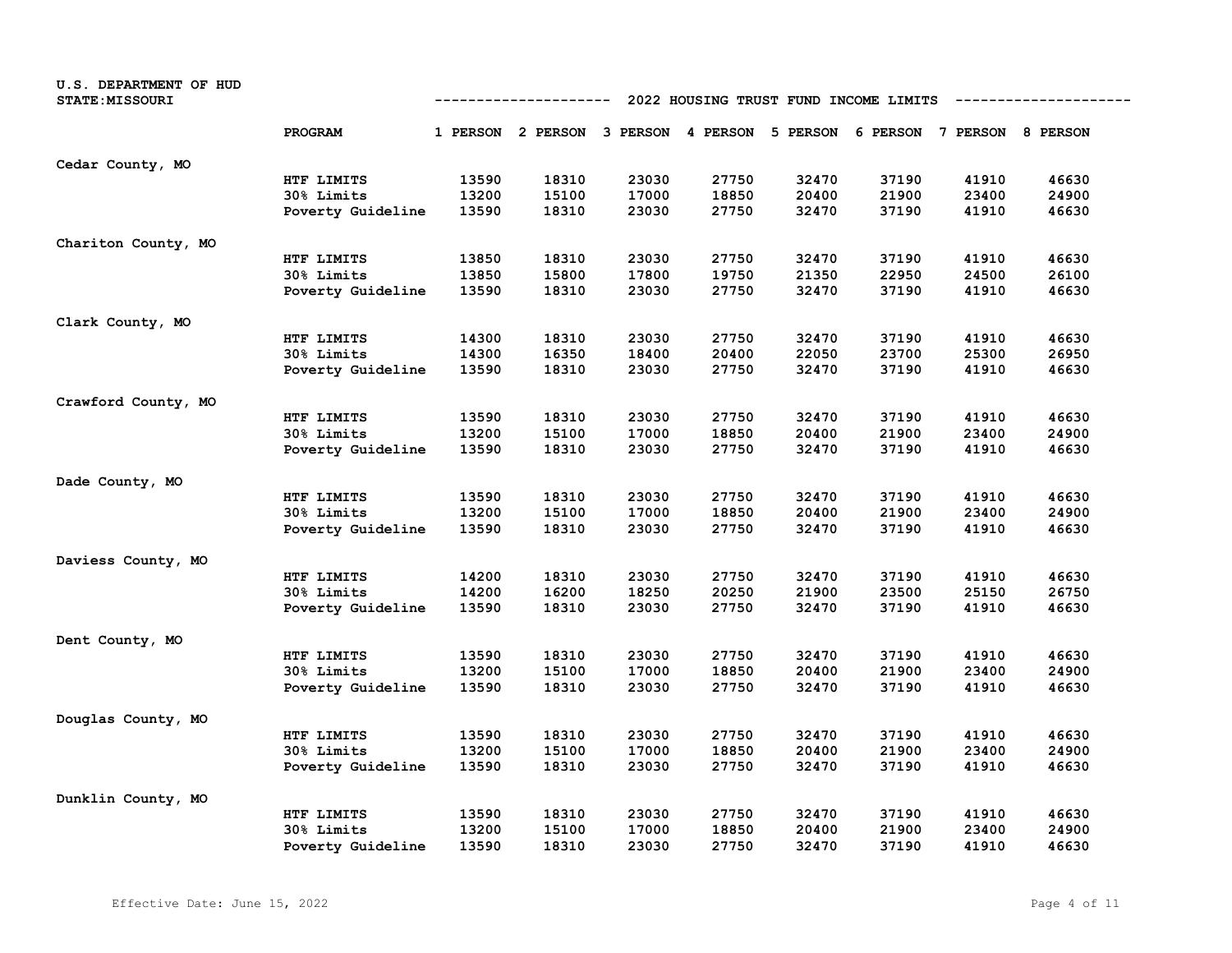| U.S. DEPARTMENT OF HUD<br><b>STATE: MISSOURI</b> | 2022 HOUSING TRUST FUND INCOME LIMITS<br>---------- |       |                                                                         |       |       |       |       |       |       |
|--------------------------------------------------|-----------------------------------------------------|-------|-------------------------------------------------------------------------|-------|-------|-------|-------|-------|-------|
|                                                  | PROGRAM                                             |       | 1 PERSON 2 PERSON 3 PERSON 4 PERSON 5 PERSON 6 PERSON 7 PERSON 8 PERSON |       |       |       |       |       |       |
| Gasconade County, MO                             |                                                     |       |                                                                         |       |       |       |       |       |       |
|                                                  | HTF LIMITS                                          | 15600 | 18310                                                                   | 23030 | 27750 | 32470 | 37190 | 41910 | 46630 |
|                                                  | 30% Limits                                          | 15600 | 17800                                                                   | 20050 | 22250 | 24050 | 25850 | 27600 | 29400 |
|                                                  | Poverty Guideline                                   | 13590 | 18310                                                                   | 23030 | 27750 | 32470 | 37190 | 41910 | 46630 |
| Gentry County, MO                                |                                                     |       |                                                                         |       |       |       |       |       |       |
|                                                  | HTF LIMITS                                          | 13590 | 18310                                                                   | 23030 | 27750 | 32470 | 37190 | 41910 | 46630 |
|                                                  | 30% Limits                                          | 13550 | 15500                                                                   | 17450 | 19350 | 20900 | 22450 | 24000 | 25550 |
|                                                  | Poverty Guideline                                   | 13590 | 18310                                                                   | 23030 | 27750 | 32470 | 37190 | 41910 | 46630 |
| Grundy County, MO                                |                                                     |       |                                                                         |       |       |       |       |       |       |
|                                                  | HTF LIMITS                                          | 14950 | 18310                                                                   | 23030 | 27750 | 32470 | 37190 | 41910 | 46630 |
|                                                  | 30% Limits                                          | 14950 | 17100                                                                   | 19250 | 21350 | 23100 | 24800 | 26500 | 28200 |
|                                                  | Poverty Guideline                                   | 13590 | 18310                                                                   | 23030 | 27750 | 32470 | 37190 | 41910 | 46630 |
| Harrison County, MO                              |                                                     |       |                                                                         |       |       |       |       |       |       |
|                                                  | HTF LIMITS                                          | 13590 | 18310                                                                   | 23030 | 27750 | 32470 | 37190 | 41910 | 46630 |
|                                                  | 30% Limits                                          | 13200 | 15100                                                                   | 17000 | 18850 | 20400 | 21900 | 23400 | 24900 |
|                                                  | Poverty Guideline                                   | 13590 | 18310                                                                   | 23030 | 27750 | 32470 | 37190 | 41910 | 46630 |
| Henry County, MO                                 |                                                     |       |                                                                         |       |       |       |       |       |       |
|                                                  | HTF LIMITS                                          | 13800 | 18310                                                                   | 23030 | 27750 | 32470 | 37190 | 41910 | 46630 |
|                                                  | 30% Limits                                          | 13800 | 15750                                                                   | 17700 | 19650 | 21250 | 22800 | 24400 | 25950 |
|                                                  | Poverty Guideline                                   | 13590 | 18310                                                                   | 23030 | 27750 | 32470 | 37190 | 41910 | 46630 |
| Hickory County, MO                               |                                                     |       |                                                                         |       |       |       |       |       |       |
|                                                  | HTF LIMITS                                          | 13590 | 18310                                                                   | 23030 | 27750 | 32470 | 37190 | 41910 | 46630 |
|                                                  | 30% Limits                                          | 13200 | 15100                                                                   | 17000 | 18850 | 20400 | 21900 | 23400 | 24900 |
|                                                  | Poverty Guideline                                   | 13590 | 18310                                                                   | 23030 | 27750 | 32470 | 37190 | 41910 | 46630 |
| Holt County, MO                                  |                                                     |       |                                                                         |       |       |       |       |       |       |
|                                                  | HTF LIMITS                                          | 13900 | 18310                                                                   | 23030 | 27750 | 32470 | 37190 | 41910 | 46630 |
|                                                  | 30% Limits                                          | 13900 | 15900                                                                   | 17900 | 19850 | 21450 | 23050 | 24650 | 26250 |
|                                                  | Poverty Guideline                                   | 13590 | 18310                                                                   | 23030 | 27750 | 32470 | 37190 | 41910 | 46630 |
| Howell County, MO                                |                                                     |       |                                                                         |       |       |       |       |       |       |
|                                                  | HTF LIMITS                                          | 13590 | 18310                                                                   | 23030 | 27750 | 32470 | 37190 | 41910 | 46630 |
|                                                  | 30% Limits                                          | 13200 | 15100                                                                   | 17000 | 18850 | 20400 | 21900 | 23400 | 24900 |
|                                                  | Poverty Guideline                                   | 13590 | 18310                                                                   | 23030 | 27750 | 32470 | 37190 | 41910 | 46630 |
| Iron County, MO                                  |                                                     |       |                                                                         |       |       |       |       |       |       |
|                                                  | HTF LIMITS                                          | 13590 | 18310                                                                   | 23030 | 27750 | 32470 | 37190 | 41910 | 46630 |
|                                                  | 30% Limits                                          | 13200 | 15100                                                                   | 17000 | 18850 | 20400 | 21900 | 23400 | 24900 |
|                                                  | Poverty Guideline                                   | 13590 | 18310                                                                   | 23030 | 27750 | 32470 | 37190 | 41910 | 46630 |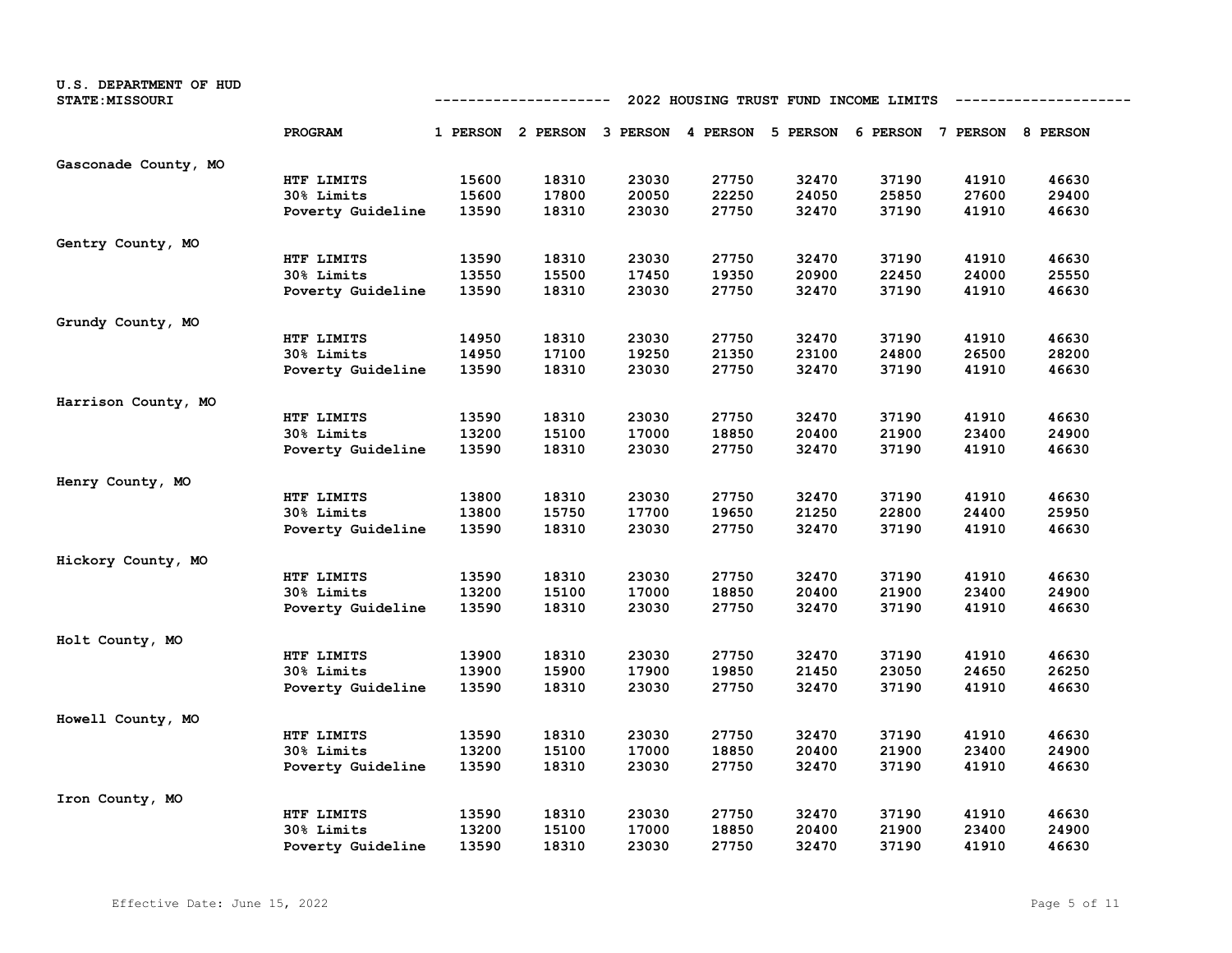| U.S. DEPARTMENT OF HUD<br><b>STATE: MISSOURI</b> | 2022 HOUSING TRUST FUND INCOME LIMITS<br>----------- |       |                                                                         |       |       |       |       |       |       |
|--------------------------------------------------|------------------------------------------------------|-------|-------------------------------------------------------------------------|-------|-------|-------|-------|-------|-------|
|                                                  | PROGRAM                                              |       | 1 PERSON 2 PERSON 3 PERSON 4 PERSON 5 PERSON 6 PERSON 7 PERSON 8 PERSON |       |       |       |       |       |       |
| Johnson County, MO                               |                                                      |       |                                                                         |       |       |       |       |       |       |
|                                                  | HTF LIMITS                                           | 16200 | 18500                                                                   | 23030 | 27750 | 32470 | 37190 | 41910 | 46630 |
|                                                  | 30% Limits                                           | 16200 | 18500                                                                   | 20800 | 23100 | 24950 | 26800 | 28650 | 30500 |
|                                                  | Poverty Guideline                                    | 13590 | 18310                                                                   | 23030 | 27750 | 32470 | 37190 | 41910 | 46630 |
| Knox County, MO                                  |                                                      |       |                                                                         |       |       |       |       |       |       |
|                                                  | HTF LIMITS                                           | 13590 | 18310                                                                   | 23030 | 27750 | 32470 | 37190 | 41910 | 46630 |
|                                                  | 30% Limits                                           | 13300 | 15200                                                                   | 17100 | 18950 | 20500 | 22000 | 23500 | 25050 |
|                                                  | Poverty Guideline                                    | 13590 | 18310                                                                   | 23030 | 27750 | 32470 | 37190 | 41910 | 46630 |
| Laclede County, MO                               |                                                      |       |                                                                         |       |       |       |       |       |       |
|                                                  | HTF LIMITS                                           | 13590 | 18310                                                                   | 23030 | 27750 | 32470 | 37190 | 41910 | 46630 |
|                                                  | <b>30% Limits</b>                                    | 13350 | 15250                                                                   | 17150 | 19050 | 20600 | 22100 | 23650 | 25150 |
|                                                  | Poverty Guideline                                    | 13590 | 18310                                                                   | 23030 | 27750 | 32470 | 37190 | 41910 | 46630 |
| Lawrence County, MO                              |                                                      |       |                                                                         |       |       |       |       |       |       |
|                                                  | HTF LIMITS                                           | 13590 | 18310                                                                   | 23030 | 27750 | 32470 | 37190 | 41910 | 46630 |
|                                                  | 30% Limits                                           | 13200 | 15100                                                                   | 17000 | 18850 | 20400 | 21900 | 23400 | 24900 |
|                                                  | Poverty Guideline                                    | 13590 | 18310                                                                   | 23030 | 27750 | 32470 | 37190 | 41910 | 46630 |
| Lewis County, MO                                 |                                                      |       |                                                                         |       |       |       |       |       |       |
|                                                  | HTF LIMITS                                           | 13590 | 18310                                                                   | 23030 | 27750 | 32470 | 37190 | 41910 | 46630 |
|                                                  | 30% Limits                                           | 13350 | 15250                                                                   | 17150 | 19050 | 20600 | 22100 | 23650 | 25150 |
|                                                  | Poverty Guideline                                    | 13590 | 18310                                                                   | 23030 | 27750 | 32470 | 37190 | 41910 | 46630 |
| Linn County, MO                                  |                                                      |       |                                                                         |       |       |       |       |       |       |
|                                                  | HTF LIMITS                                           | 13590 | 18310                                                                   | 23030 | 27750 | 32470 | 37190 | 41910 | 46630 |
|                                                  | 30% Limits                                           | 13200 | 15100                                                                   | 17000 | 18850 | 20400 | 21900 | 23400 | 24900 |
|                                                  | Poverty Guideline                                    | 13590 | 18310                                                                   | 23030 | 27750 | 32470 | 37190 | 41910 | 46630 |
| Livingston County, MO                            |                                                      |       |                                                                         |       |       |       |       |       |       |
|                                                  | HTF LIMITS                                           | 14150 | 18310                                                                   | 23030 | 27750 | 32470 | 37190 | 41910 | 46630 |
|                                                  | 30% Limits                                           | 14150 | 16150                                                                   | 18150 | 20150 | 21800 | 23400 | 25000 | 26600 |
|                                                  | Poverty Guideline                                    | 13590 | 18310                                                                   | 23030 | 27750 | 32470 | 37190 | 41910 | 46630 |
| Macon County, MO                                 |                                                      |       |                                                                         |       |       |       |       |       |       |
|                                                  | HTF LIMITS                                           | 13590 | 18310                                                                   | 23030 | 27750 | 32470 | 37190 | 41910 | 46630 |
|                                                  | 30% Limits                                           | 13200 | 15100                                                                   | 17000 | 18850 | 20400 | 21900 | 23400 | 24900 |
|                                                  | Poverty Guideline                                    | 13590 | 18310                                                                   | 23030 | 27750 | 32470 | 37190 | 41910 | 46630 |
| Madison County, MO                               |                                                      |       |                                                                         |       |       |       |       |       |       |
|                                                  | HTF LIMITS                                           | 13590 | 18310                                                                   | 23030 | 27750 | 32470 | 37190 | 41910 | 46630 |
|                                                  | 30% Limits                                           | 13300 | 15200                                                                   | 17100 | 19000 | 20550 | 22050 | 23600 | 25100 |
|                                                  | Poverty Guideline                                    | 13590 | 18310                                                                   | 23030 | 27750 | 32470 | 37190 | 41910 | 46630 |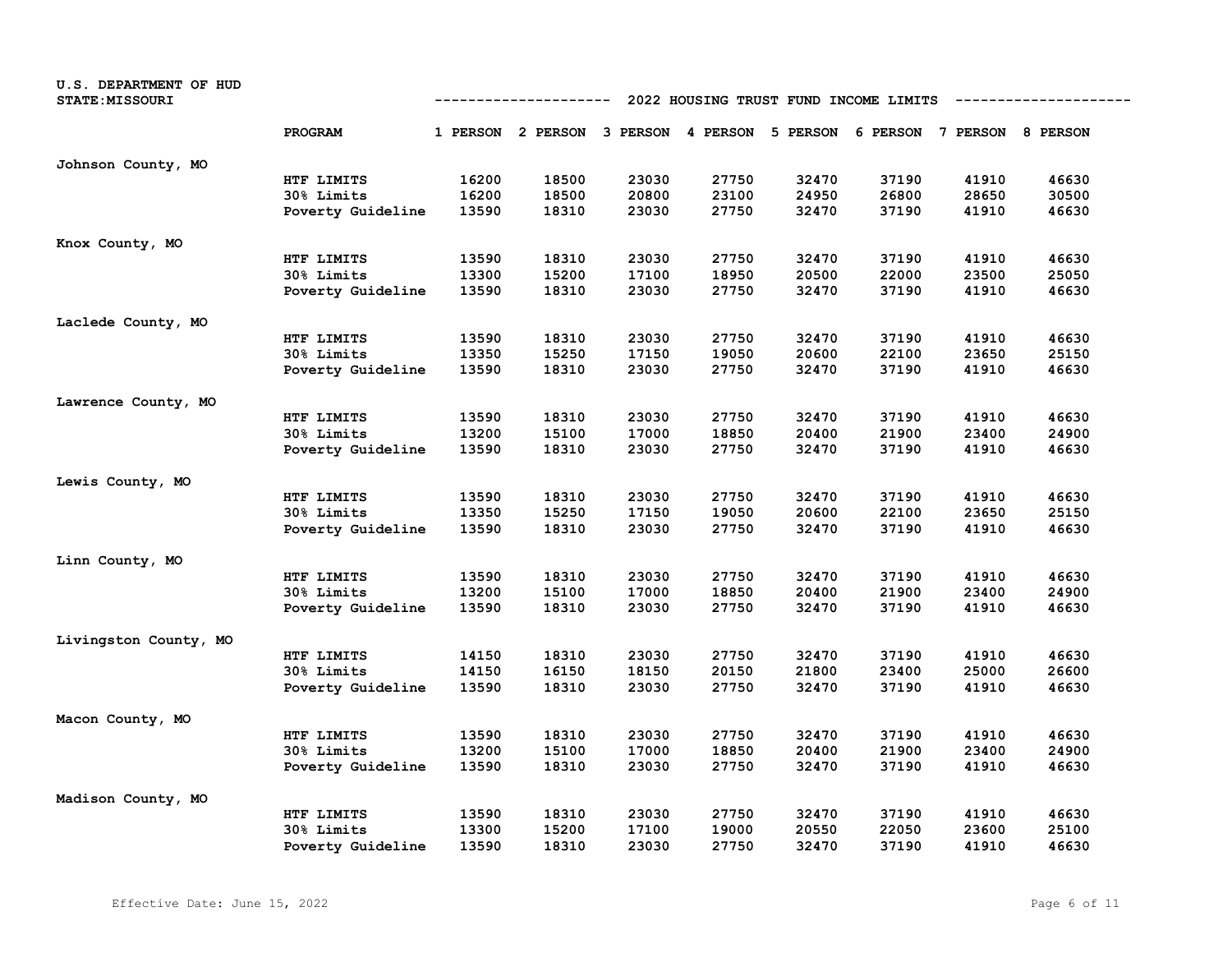| U.S. DEPARTMENT OF HUD<br><b>STATE: MISSOURI</b> | 2022 HOUSING TRUST FUND INCOME LIMITS<br>---------- |       |                                                                         |       |       |       |       |       |       |
|--------------------------------------------------|-----------------------------------------------------|-------|-------------------------------------------------------------------------|-------|-------|-------|-------|-------|-------|
|                                                  | PROGRAM                                             |       | 1 PERSON 2 PERSON 3 PERSON 4 PERSON 5 PERSON 6 PERSON 7 PERSON 8 PERSON |       |       |       |       |       |       |
| Maries County, MO                                |                                                     |       |                                                                         |       |       |       |       |       |       |
|                                                  | HTF LIMITS                                          | 14050 | 18310                                                                   | 23030 | 27750 | 32470 | 37190 | 41910 | 46630 |
|                                                  | 30% Limits                                          | 14050 | 16050                                                                   | 18050 | 20050 | 21700 | 23300 | 24900 | 26500 |
|                                                  | Poverty Guideline                                   | 13590 | 18310                                                                   | 23030 | 27750 | 32470 | 37190 | 41910 | 46630 |
| Marion County, MO                                |                                                     |       |                                                                         |       |       |       |       |       |       |
|                                                  | HTF LIMITS                                          | 14450 | 18310                                                                   | 23030 | 27750 | 32470 | 37190 | 41910 | 46630 |
|                                                  | 30% Limits                                          | 14450 | 16500                                                                   | 18550 | 20600 | 22250 | 23900 | 25550 | 27200 |
|                                                  | Poverty Guideline                                   | 13590 | 18310                                                                   | 23030 | 27750 | 32470 | 37190 | 41910 | 46630 |
| McDonald County, MO                              |                                                     |       |                                                                         |       |       |       |       |       |       |
|                                                  | HTF LIMITS                                          | 13590 | 18310                                                                   | 23030 | 27750 | 32470 | 37190 | 41910 | 46630 |
|                                                  | 30% Limits                                          | 13200 | 15100                                                                   | 17000 | 18850 | 20400 | 21900 | 23400 | 24900 |
|                                                  | Poverty Guideline                                   | 13590 | 18310                                                                   | 23030 | 27750 | 32470 | 37190 | 41910 | 46630 |
| Mercer County, MO                                |                                                     |       |                                                                         |       |       |       |       |       |       |
|                                                  | HTF LIMITS                                          | 13850 | 18310                                                                   | 23030 | 27750 | 32470 | 37190 | 41910 | 46630 |
|                                                  | 30% Limits                                          | 13850 | 15800                                                                   | 17800 | 19750 | 21350 | 22950 | 24500 | 26100 |
|                                                  | Poverty Guideline                                   | 13590 | 18310                                                                   | 23030 | 27750 | 32470 | 37190 | 41910 | 46630 |
| Miller County, MO                                |                                                     |       |                                                                         |       |       |       |       |       |       |
|                                                  | HTF LIMITS                                          | 13590 | 18310                                                                   | 23030 | 27750 | 32470 | 37190 | 41910 | 46630 |
|                                                  | 30% Limits                                          | 13200 | 15100                                                                   | 17000 | 18850 | 20400 | 21900 | 23400 | 24900 |
|                                                  | Poverty Guideline                                   | 13590 | 18310                                                                   | 23030 | 27750 | 32470 | 37190 | 41910 | 46630 |
| Mississippi County, MO                           |                                                     |       |                                                                         |       |       |       |       |       |       |
|                                                  | HTF LIMITS                                          | 13590 | 18310                                                                   | 23030 | 27750 | 32470 | 37190 | 41910 | 46630 |
|                                                  | 30% Limits                                          | 13200 | 15100                                                                   | 17000 | 18850 | 20400 | 21900 | 23400 | 24900 |
|                                                  | Poverty Guideline                                   | 13590 | 18310                                                                   | 23030 | 27750 | 32470 | 37190 | 41910 | 46630 |
| Monroe County, MO                                |                                                     |       |                                                                         |       |       |       |       |       |       |
|                                                  | HTF LIMITS                                          | 13590 | 18310                                                                   | 23030 | 27750 | 32470 | 37190 | 41910 | 46630 |
|                                                  | 30% Limits                                          | 13400 | 15300                                                                   | 17200 | 19100 | 20650 | 22200 | 23700 | 25250 |
|                                                  | Poverty Guideline                                   | 13590 | 18310                                                                   | 23030 | 27750 | 32470 | 37190 | 41910 | 46630 |
| Montgomery County, MO                            |                                                     |       |                                                                         |       |       |       |       |       |       |
|                                                  | HTF LIMITS                                          | 13590 | 18310                                                                   | 23030 | 27750 | 32470 | 37190 | 41910 | 46630 |
|                                                  | 30% Limits                                          | 13350 | 15250                                                                   | 17150 | 19050 | 20600 | 22100 | 23650 | 25150 |
|                                                  | Poverty Guideline                                   | 13590 | 18310                                                                   | 23030 | 27750 | 32470 | 37190 | 41910 | 46630 |
| Morgan County, MO                                |                                                     |       |                                                                         |       |       |       |       |       |       |
|                                                  | HTF LIMITS                                          | 13590 | 18310                                                                   | 23030 | 27750 | 32470 | 37190 | 41910 | 46630 |
|                                                  | 30% Limits                                          | 13200 | 15100                                                                   | 17000 | 18850 | 20400 | 21900 | 23400 | 24900 |
|                                                  | Poverty Guideline                                   | 13590 | 18310                                                                   | 23030 | 27750 | 32470 | 37190 | 41910 | 46630 |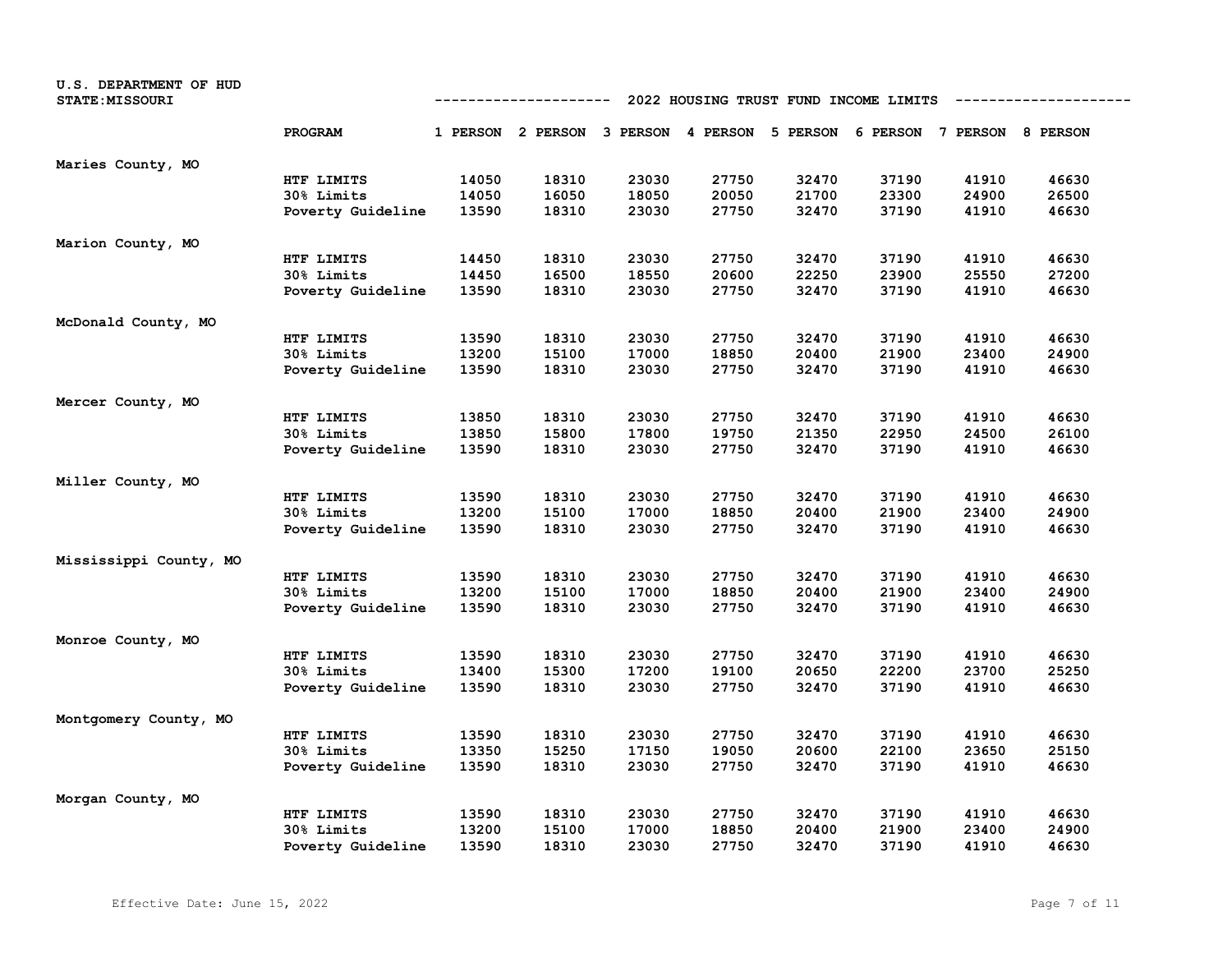| U.S. DEPARTMENT OF HUD<br>STATE: MISSOURI | 2022 HOUSING TRUST FUND INCOME LIMITS<br>---------- |       |                                                                         |       |       |       |       |       |       |
|-------------------------------------------|-----------------------------------------------------|-------|-------------------------------------------------------------------------|-------|-------|-------|-------|-------|-------|
|                                           | PROGRAM                                             |       | 1 PERSON 2 PERSON 3 PERSON 4 PERSON 5 PERSON 6 PERSON 7 PERSON 8 PERSON |       |       |       |       |       |       |
| New Madrid County, MO                     |                                                     |       |                                                                         |       |       |       |       |       |       |
|                                           | HTF LIMITS                                          | 13590 | 18310                                                                   | 23030 | 27750 | 32470 | 37190 | 41910 | 46630 |
|                                           | 30% Limits                                          | 13200 | 15100                                                                   | 17000 | 18850 | 20400 | 21900 | 23400 | 24900 |
|                                           | Poverty Guideline                                   | 13590 | 18310                                                                   | 23030 | 27750 | 32470 | 37190 | 41910 | 46630 |
| Nodaway County, MO                        |                                                     |       |                                                                         |       |       |       |       |       |       |
|                                           | HTF LIMITS                                          | 14650 | 18310                                                                   | 23030 | 27750 | 32470 | 37190 | 41910 | 46630 |
|                                           | 30% Limits                                          | 14650 | 16750                                                                   | 18850 | 20900 | 22600 | 24250 | 25950 | 27600 |
|                                           | Poverty Guideline                                   | 13590 | 18310                                                                   | 23030 | 27750 | 32470 | 37190 | 41910 | 46630 |
| Oregon County, MO                         |                                                     |       |                                                                         |       |       |       |       |       |       |
|                                           | HTF LIMITS                                          | 13590 | 18310                                                                   | 23030 | 27750 | 32470 | 37190 | 41910 | 46630 |
|                                           | 30% Limits                                          | 13200 | 15100                                                                   | 17000 | 18850 | 20400 | 21900 | 23400 | 24900 |
|                                           | Poverty Guideline                                   | 13590 | 18310                                                                   | 23030 | 27750 | 32470 | 37190 | 41910 | 46630 |
| Ozark County, MO                          |                                                     |       |                                                                         |       |       |       |       |       |       |
|                                           | HTF LIMITS                                          | 13590 | 18310                                                                   | 23030 | 27750 | 32470 | 37190 | 41910 | 46630 |
|                                           | 30% Limits                                          | 13200 | 15100                                                                   | 17000 | 18850 | 20400 | 21900 | 23400 | 24900 |
|                                           | Poverty Guideline                                   | 13590 | 18310                                                                   | 23030 | 27750 | 32470 | 37190 | 41910 | 46630 |
| Pemiscot County, MO                       |                                                     |       |                                                                         |       |       |       |       |       |       |
|                                           | HTF LIMITS                                          | 13590 | 18310                                                                   | 23030 | 27750 | 32470 | 37190 | 41910 | 46630 |
|                                           | 30% Limits                                          | 13200 | 15100                                                                   | 17000 | 18850 | 20400 | 21900 | 23400 | 24900 |
|                                           | Poverty Guideline                                   | 13590 | 18310                                                                   | 23030 | 27750 | 32470 | 37190 | 41910 | 46630 |
| Perry County, MO                          |                                                     |       |                                                                         |       |       |       |       |       |       |
|                                           | HTF LIMITS                                          | 15700 | 18310                                                                   | 23030 | 27750 | 32470 | 37190 | 41910 | 46630 |
|                                           | 30% Limits                                          | 15700 | 17950                                                                   | 20200 | 22400 | 24200 | 26000 | 27800 | 29600 |
|                                           | Poverty Guideline                                   | 13590 | 18310                                                                   | 23030 | 27750 | 32470 | 37190 | 41910 | 46630 |
| Pettis County, MO                         |                                                     |       |                                                                         |       |       |       |       |       |       |
|                                           | HTF LIMITS                                          | 13590 | 18310                                                                   | 23030 | 27750 | 32470 | 37190 | 41910 | 46630 |
|                                           | 30% Limits                                          | 13200 | 15100                                                                   | 17000 | 18850 | 20400 | 21900 | 23400 | 24900 |
|                                           | Poverty Guideline                                   | 13590 | 18310                                                                   | 23030 | 27750 | 32470 | 37190 | 41910 | 46630 |
| Phelps County, MO                         |                                                     |       |                                                                         |       |       |       |       |       |       |
|                                           | HTF LIMITS                                          | 14500 | 18310                                                                   | 23030 | 27750 | 32470 | 37190 | 41910 | 46630 |
|                                           | 30% Limits                                          | 14500 | 16550                                                                   | 18600 | 20650 | 22350 | 24000 | 25650 | 27300 |
|                                           | Poverty Guideline                                   | 13590 | 18310                                                                   | 23030 | 27750 | 32470 | 37190 | 41910 | 46630 |
| Pike County, MO                           |                                                     |       |                                                                         |       |       |       |       |       |       |
|                                           | HTF LIMITS                                          | 13800 | 18310                                                                   | 23030 | 27750 | 32470 | 37190 | 41910 | 46630 |
|                                           | 30% Limits                                          | 13800 | 15800                                                                   | 17750 | 19700 | 21300 | 22900 | 24450 | 26050 |
|                                           | Poverty Guideline                                   | 13590 | 18310                                                                   | 23030 | 27750 | 32470 | 37190 | 41910 | 46630 |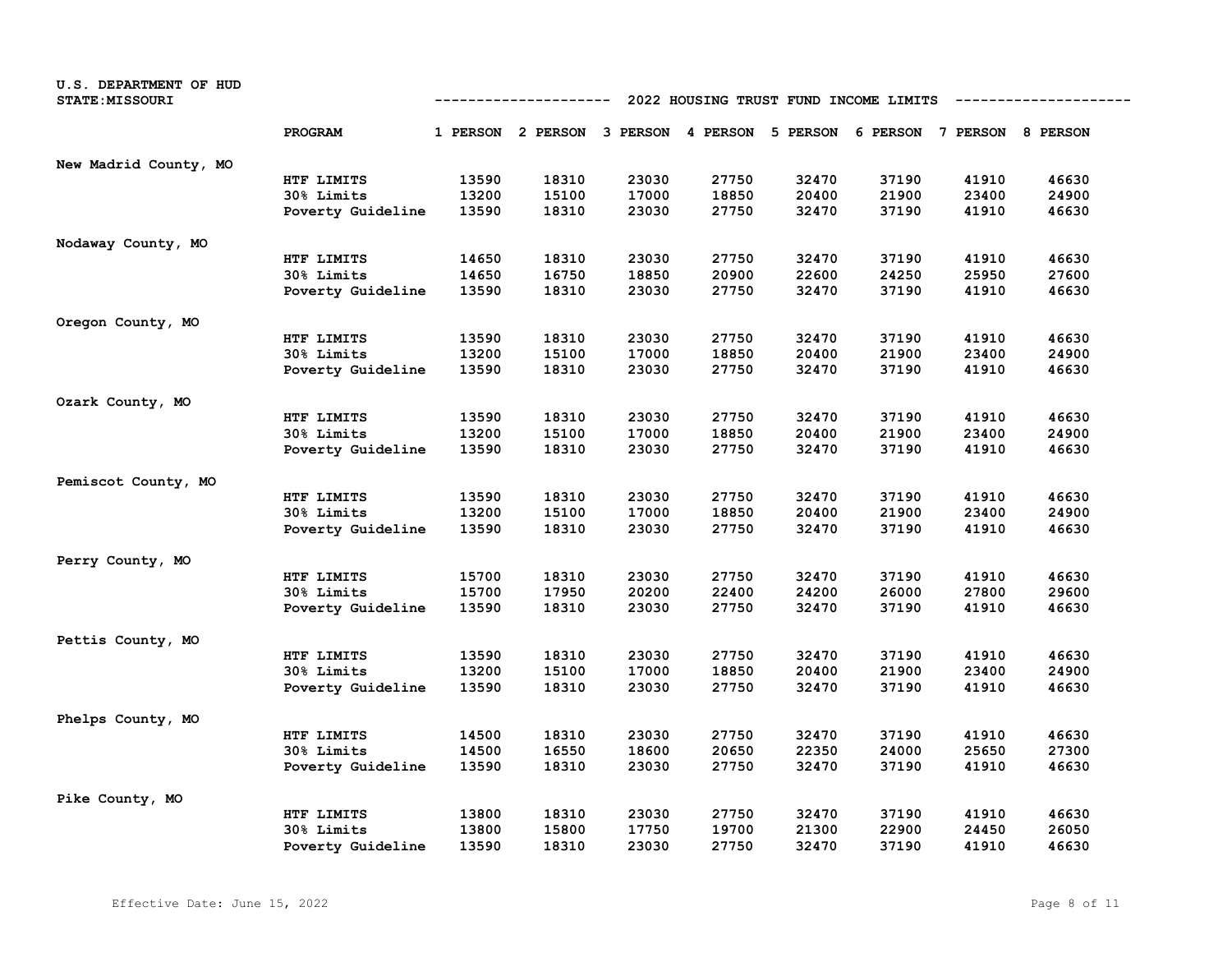| U.S. DEPARTMENT OF HUD<br><b>STATE: MISSOURI</b> | 2022 HOUSING TRUST FUND INCOME LIMITS<br>---------- |       |                                                                         |       |       |       |       |       |       |
|--------------------------------------------------|-----------------------------------------------------|-------|-------------------------------------------------------------------------|-------|-------|-------|-------|-------|-------|
|                                                  | PROGRAM                                             |       | 1 PERSON 2 PERSON 3 PERSON 4 PERSON 5 PERSON 6 PERSON 7 PERSON 8 PERSON |       |       |       |       |       |       |
| Pulaski County, MO                               |                                                     |       |                                                                         |       |       |       |       |       |       |
|                                                  | HTF LIMITS                                          | 15100 | 18310                                                                   | 23030 | 27750 | 32470 | 37190 | 41910 | 46630 |
|                                                  | 30% Limits                                          | 15100 | 17250                                                                   | 19400 | 21550 | 23300 | 25000 | 26750 | 28450 |
|                                                  | Poverty Guideline                                   | 13590 | 18310                                                                   | 23030 | 27750 | 32470 | 37190 | 41910 | 46630 |
| Putnam County, MO                                |                                                     |       |                                                                         |       |       |       |       |       |       |
|                                                  | HTF LIMITS                                          | 13590 | 18310                                                                   | 23030 | 27750 | 32470 | 37190 | 41910 | 46630 |
|                                                  | 30% Limits                                          | 13200 | 15100                                                                   | 17000 | 18850 | 20400 | 21900 | 23400 | 24900 |
|                                                  | Poverty Guideline                                   | 13590 | 18310                                                                   | 23030 | 27750 | 32470 | 37190 | 41910 | 46630 |
| Ralls County, MO                                 |                                                     |       |                                                                         |       |       |       |       |       |       |
|                                                  | HTF LIMITS                                          | 15800 | 18310                                                                   | 23030 | 27750 | 32470 | 37190 | 41910 | 46630 |
|                                                  | 30% Limits                                          | 15800 | 18050                                                                   | 20300 | 22550 | 24400 | 26200 | 28000 | 29800 |
|                                                  | Poverty Guideline                                   | 13590 | 18310                                                                   | 23030 | 27750 | 32470 | 37190 | 41910 | 46630 |
| Randolph County, MO                              |                                                     |       |                                                                         |       |       |       |       |       |       |
|                                                  | HTF LIMITS                                          | 14150 | 18310                                                                   | 23030 | 27750 | 32470 | 37190 | 41910 | 46630 |
|                                                  | 30% Limits                                          | 14150 | 16200                                                                   | 18200 | 20200 | 21850 | 23450 | 25050 | 26700 |
|                                                  | Poverty Guideline                                   | 13590 | 18310                                                                   | 23030 | 27750 | 32470 | 37190 | 41910 | 46630 |
| Reynolds County, MO                              |                                                     |       |                                                                         |       |       |       |       |       |       |
|                                                  | HTF LIMITS                                          | 13590 | 18310                                                                   | 23030 | 27750 | 32470 | 37190 | 41910 | 46630 |
|                                                  | 30% Limits                                          | 13200 | 15100                                                                   | 17000 | 18850 | 20400 | 21900 | 23400 | 24900 |
|                                                  | Poverty Guideline                                   | 13590 | 18310                                                                   | 23030 | 27750 | 32470 | 37190 | 41910 | 46630 |
| Ripley County, MO                                |                                                     |       |                                                                         |       |       |       |       |       |       |
|                                                  | HTF LIMITS                                          | 13590 | 18310                                                                   | 23030 | 27750 | 32470 | 37190 | 41910 | 46630 |
|                                                  | 30% Limits                                          | 13200 | 15100                                                                   | 17000 | 18850 | 20400 | 21900 | 23400 | 24900 |
|                                                  | Poverty Guideline                                   | 13590 | 18310                                                                   | 23030 | 27750 | 32470 | 37190 | 41910 | 46630 |
| Saline County, MO                                |                                                     |       |                                                                         |       |       |       |       |       |       |
|                                                  | HTF LIMITS                                          | 13590 | 18310                                                                   | 23030 | 27750 | 32470 | 37190 | 41910 | 46630 |
|                                                  | 30% Limits                                          | 13400 | 15300                                                                   | 17200 | 19100 | 20650 | 22200 | 23700 | 25250 |
|                                                  | Poverty Guideline                                   | 13590 | 18310                                                                   | 23030 | 27750 | 32470 | 37190 | 41910 | 46630 |
| Schuyler County, MO                              |                                                     |       |                                                                         |       |       |       |       |       |       |
|                                                  | HTF LIMITS                                          | 13590 | 18310                                                                   | 23030 | 27750 | 32470 | 37190 | 41910 | 46630 |
|                                                  | 30% Limits                                          | 13200 | 15100                                                                   | 17000 | 18850 | 20400 | 21900 | 23400 | 24900 |
|                                                  | Poverty Guideline                                   | 13590 | 18310                                                                   | 23030 | 27750 | 32470 | 37190 | 41910 | 46630 |
| Scotland County, MO                              |                                                     |       |                                                                         |       |       |       |       |       |       |
|                                                  | HTF LIMITS                                          | 14600 | 18310                                                                   | 23030 | 27750 | 32470 | 37190 | 41910 | 46630 |
|                                                  | 30% Limits                                          | 14600 | 16650                                                                   | 18750 | 20800 | 22500 | 24150 | 25800 | 27500 |
|                                                  | Poverty Guideline                                   | 13590 | 18310                                                                   | 23030 | 27750 | 32470 | 37190 | 41910 | 46630 |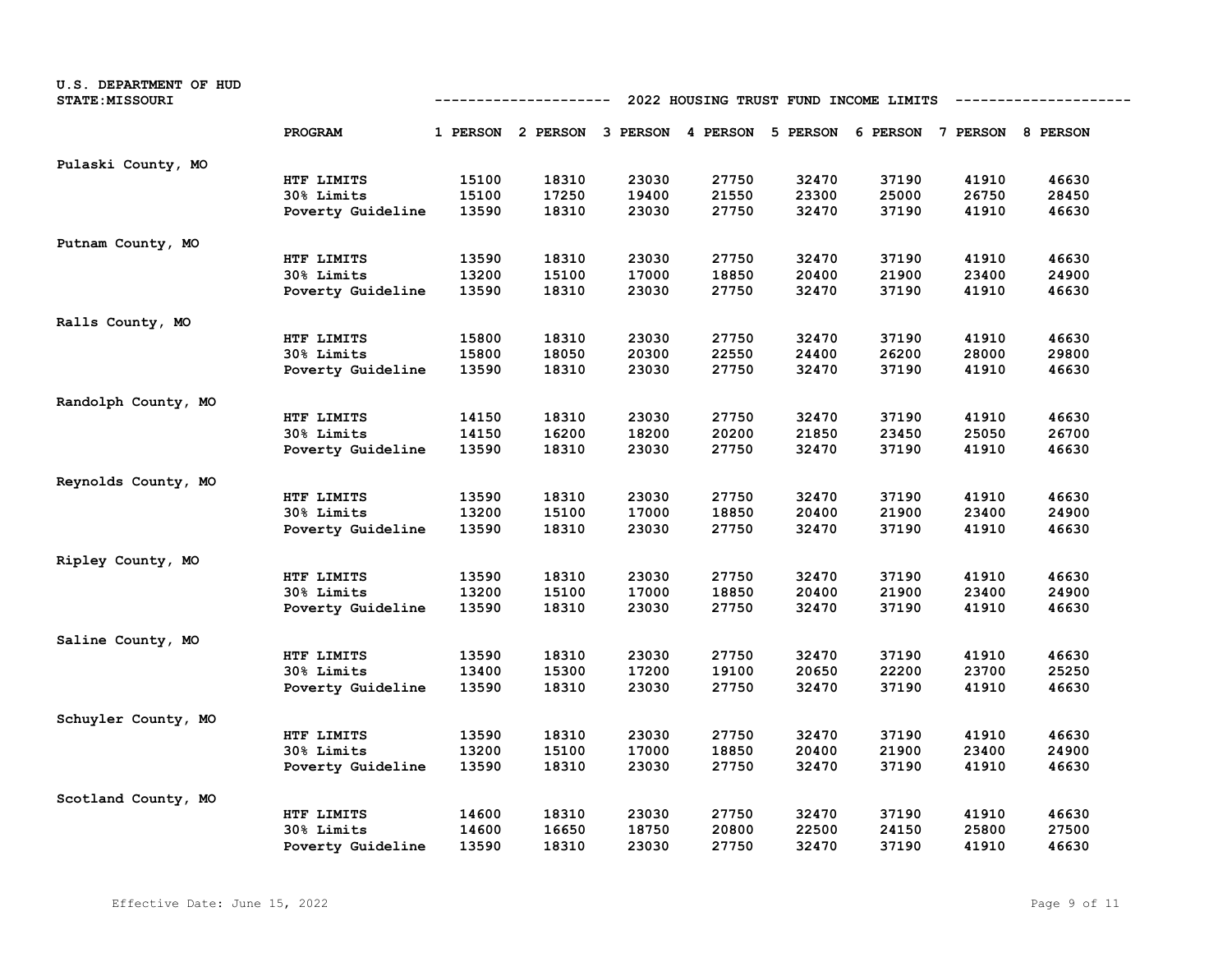| U.S. DEPARTMENT OF HUD<br><b>STATE: MISSOURI</b> |                   | 2022 HOUSING TRUST FUND INCOME LIMITS<br>----------- |                                                                         |       |       |       |       |       |       |  |
|--------------------------------------------------|-------------------|------------------------------------------------------|-------------------------------------------------------------------------|-------|-------|-------|-------|-------|-------|--|
|                                                  | PROGRAM           |                                                      | 1 PERSON 2 PERSON 3 PERSON 4 PERSON 5 PERSON 6 PERSON 7 PERSON 8 PERSON |       |       |       |       |       |       |  |
| Scott County, MO                                 |                   |                                                      |                                                                         |       |       |       |       |       |       |  |
|                                                  | HTF LIMITS        | 13590                                                | 18310                                                                   | 23030 | 27750 | 32470 | 37190 | 41910 | 46630 |  |
|                                                  | 30% Limits        | 13200                                                | 15100                                                                   | 17000 | 18850 | 20400 | 21900 | 23400 | 24900 |  |
|                                                  | Poverty Guideline | 13590                                                | 18310                                                                   | 23030 | 27750 | 32470 | 37190 | 41910 | 46630 |  |
| Shannon County, MO                               |                   |                                                      |                                                                         |       |       |       |       |       |       |  |
|                                                  | HTF LIMITS        | 13590                                                | 18310                                                                   | 23030 | 27750 | 32470 | 37190 | 41910 | 46630 |  |
|                                                  | 30% Limits        | 13200                                                | 15100                                                                   | 17000 | 18850 | 20400 | 21900 | 23400 | 24900 |  |
|                                                  | Poverty Guideline | 13590                                                | 18310                                                                   | 23030 | 27750 | 32470 | 37190 | 41910 | 46630 |  |
| Shelby County, MO                                |                   |                                                      |                                                                         |       |       |       |       |       |       |  |
|                                                  | HTF LIMITS        | 13800                                                | 18310                                                                   | 23030 | 27750 | 32470 | 37190 | 41910 | 46630 |  |
|                                                  | 30% Limits        | 13800                                                | 15800                                                                   | 17750 | 19700 | 21300 | 22900 | 24450 | 26050 |  |
|                                                  | Poverty Guideline | 13590                                                | 18310                                                                   | 23030 | 27750 | 32470 | 37190 | 41910 | 46630 |  |
| St. Clair County, MO                             |                   |                                                      |                                                                         |       |       |       |       |       |       |  |
|                                                  | HTF LIMITS        | 13590                                                | 18310                                                                   | 23030 | 27750 | 32470 | 37190 | 41910 | 46630 |  |
|                                                  | 30% Limits        | 13200                                                | 15100                                                                   | 17000 | 18850 | 20400 | 21900 | 23400 | 24900 |  |
|                                                  | Poverty Guideline | 13590                                                | 18310                                                                   | 23030 | 27750 | 32470 | 37190 | 41910 | 46630 |  |
| St. Francois County, MO                          |                   |                                                      |                                                                         |       |       |       |       |       |       |  |
|                                                  | HTF LIMITS        | 13590                                                | 18310                                                                   | 23030 | 27750 | 32470 | 37190 | 41910 | 46630 |  |
|                                                  | 30% Limits        | 13350                                                | 15250                                                                   | 17150 | 19050 | 20600 | 22100 | 23650 | 25150 |  |
|                                                  | Poverty Guideline | 13590                                                | 18310                                                                   | 23030 | 27750 | 32470 | 37190 | 41910 | 46630 |  |
| Ste. Genevieve County, MO                        |                   |                                                      |                                                                         |       |       |       |       |       |       |  |
|                                                  | HTF LIMITS        | 15500                                                | 18310                                                                   | 23030 | 27750 | 32470 | 37190 | 41910 | 46630 |  |
|                                                  | 30% Limits        | 15500                                                | 17700                                                                   | 19900 | 22100 | 23900 | 25650 | 27450 | 29200 |  |
|                                                  | Poverty Guideline | 13590                                                | 18310                                                                   | 23030 | 27750 | 32470 | 37190 | 41910 | 46630 |  |
| Stoddard County, MO                              |                   |                                                      |                                                                         |       |       |       |       |       |       |  |
|                                                  | HTF LIMITS        | 13590                                                | 18310                                                                   | 23030 | 27750 | 32470 | 37190 | 41910 | 46630 |  |
|                                                  | 30% Limits        | 13200                                                | 15100                                                                   | 17000 | 18850 | 20400 | 21900 | 23400 | 24900 |  |
|                                                  | Poverty Guideline | 13590                                                | 18310                                                                   | 23030 | 27750 | 32470 | 37190 | 41910 | 46630 |  |
| Stone County, MO                                 |                   |                                                      |                                                                         |       |       |       |       |       |       |  |
|                                                  | HTF LIMITS        | 13590                                                | 18310                                                                   | 23030 | 27750 | 32470 | 37190 | 41910 | 46630 |  |
|                                                  | 30% Limits        | 13350                                                | 15250                                                                   | 17150 | 19050 | 20600 | 22100 | 23650 | 25150 |  |
|                                                  | Poverty Guideline | 13590                                                | 18310                                                                   | 23030 | 27750 | 32470 | 37190 | 41910 | 46630 |  |
| Sullivan County, MO                              |                   |                                                      |                                                                         |       |       |       |       |       |       |  |
|                                                  | HTF LIMITS        | 13590                                                | 18310                                                                   | 23030 | 27750 | 32470 | 37190 | 41910 | 46630 |  |
|                                                  | 30% Limits        | 13200                                                | 15100                                                                   | 17000 | 18850 | 20400 | 21900 | 23400 | 24900 |  |
|                                                  | Poverty Guideline | 13590                                                | 18310                                                                   | 23030 | 27750 | 32470 | 37190 | 41910 | 46630 |  |